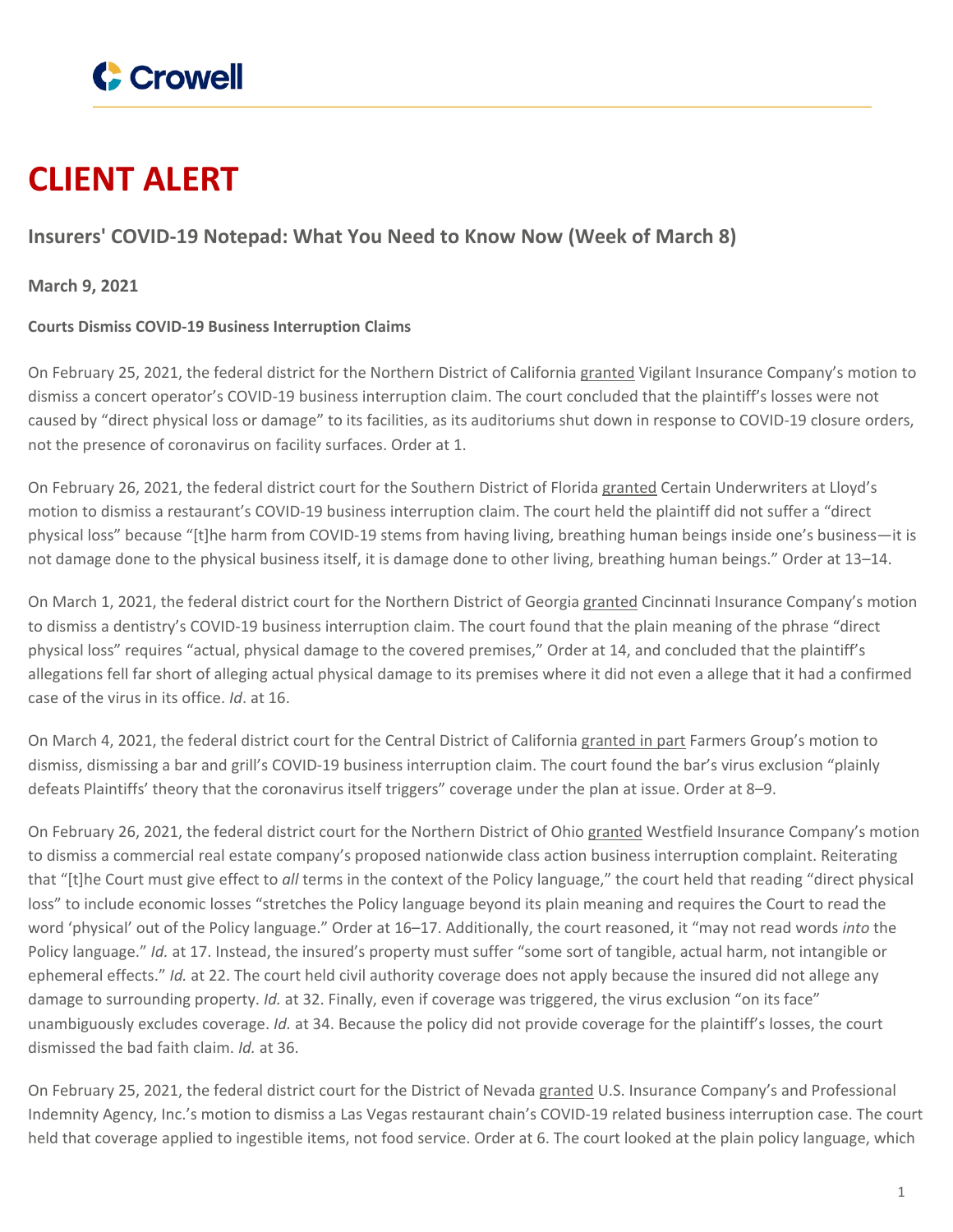

defined the products insured as "all *ingestible* products for human consumption or any of their ingredients or components." *Id.* at 4. Even if the policy included food service as an insured product, the court held that the civil authority exclusion applied to eliminate coverage. *Id.* at 6.

#### **New Business Interruption Class Actions:**

The owner and operator of a cryotherapy business [sued](https://www.crowell.com/files/Glacial-Cryo-Complaint.PDF) Evanston Insurance Company in federal court (W.D. Wash.) for breach of contract and declaratory judgment. Plaintiff's property and business interruption policy allegedly provides business income, extra expense, civil authority, and business equipment and machinery coverage. Complaint at ¶ 14. The Complaint alleges plaintiff suffered covered losses because state business closure and capacity limitation orders "rendered [p]laintiff's property unusable for its intended and insured purpose." *Id.* at ¶ 64. Plaintiff proposes 8 nationwide classes of Evanston policyholders based on the type of policy provision allegedly breached and the type of remedy sought. *Id.* at ¶ 84. Each nationwide class also contains a proposed statewide class for plaintiffs from the state of Washington. *Id.*

The owner and operator of a gym [sued](https://www.crowell.com/files/Wellington-Athletic-Club-Complaint.PDF) Allied World Surplus Lines Insurance Company in federal court (W.D. Wash.) for breach of contract and declaratory judgment. Plaintiff's all-risk policy allegedly provides business income and extra expense, civil authority, and business equipment and machinery coverage. Complaint at ¶¶ 13–14. The Complaint alleges plaintiff suffered covered losses because state business closure and capacity limitation orders "rendered [p]laintiff's property unusable for its intended and insured purpose." *Id.* at ¶ 64. Plaintiff proposes 8 nationwide classes of Allied World policyholders based on type of policy provision allegedly breached and the type of remedy sought. *Id.* at ¶ 84.

The owner and operator of a restaurant, bar, and private event space [sued](https://www.crowell.com/files/B-and-F-Complaint.PDF) Amco Insurance Company in federal court (W.D. Wash.) for breach of contract and declaratory judgment. Plaintiff's all-risk policy allegedly provides business income, extra expense, and civil authority coverage. Complaint at  $\P\P$  17. The Complaint alleges plaintiff suffered covered losses because state business closure and capacity limitation orders "rendered [p]laintiff's property unusable for its intended and insured purpose." *Id.* at ¶ 55. Plaintiff proposes 8 nationwide classes of Amco policyholders based on type of policy provision allegedly breached and the type of remedy sought. *Id.* at ¶ 79. Each nationwide class also contains a proposed statewide class for plaintiffs from the state of Washington. *Id.*

#### **New Business Interruption Suits Against Insurers:**

A restaurant chain [sued](https://www.crowell.com/files/In-N-Out-Complaint.PDF) Zurich American Insurance Company in federal court (C.D. Cal.) for declaratory relief, breach of contract, and breach of the covenant of good faith and fair dealing. The "all risk" policy allegedly provides business interruption and civil authority coverage. Complaint at  $\P\P$  73, 74. The Complaint alleges that the presence of coronavirus on surfaces and objects "causes direct physical loss of or damage to property by causing physical harm to and altering property and otherwise making it incapable of being used for its intended purpose." *Id*. at ¶ 34. The plaintiff had previously filed a business interruption claim under an earlier policy period for which the insurer has moved for judgment on the pleadings. *Id*. at ¶ 4.

A restaurant [sued](https://www.crowell.com/files/Hickory-Restaurants-Complaint.PDF) Certain Underwriters of Lloyd's London in Florida state court (Hillsborough County) for breach of contract. The "all risk" policy allegedly provides business income coverage. Complaint at ¶ 9. The Complaint alleges that the insurer has refused to pay the amount of insurance coverage "owed and necessary to put Plaintiff to its pre-loss condition, including but not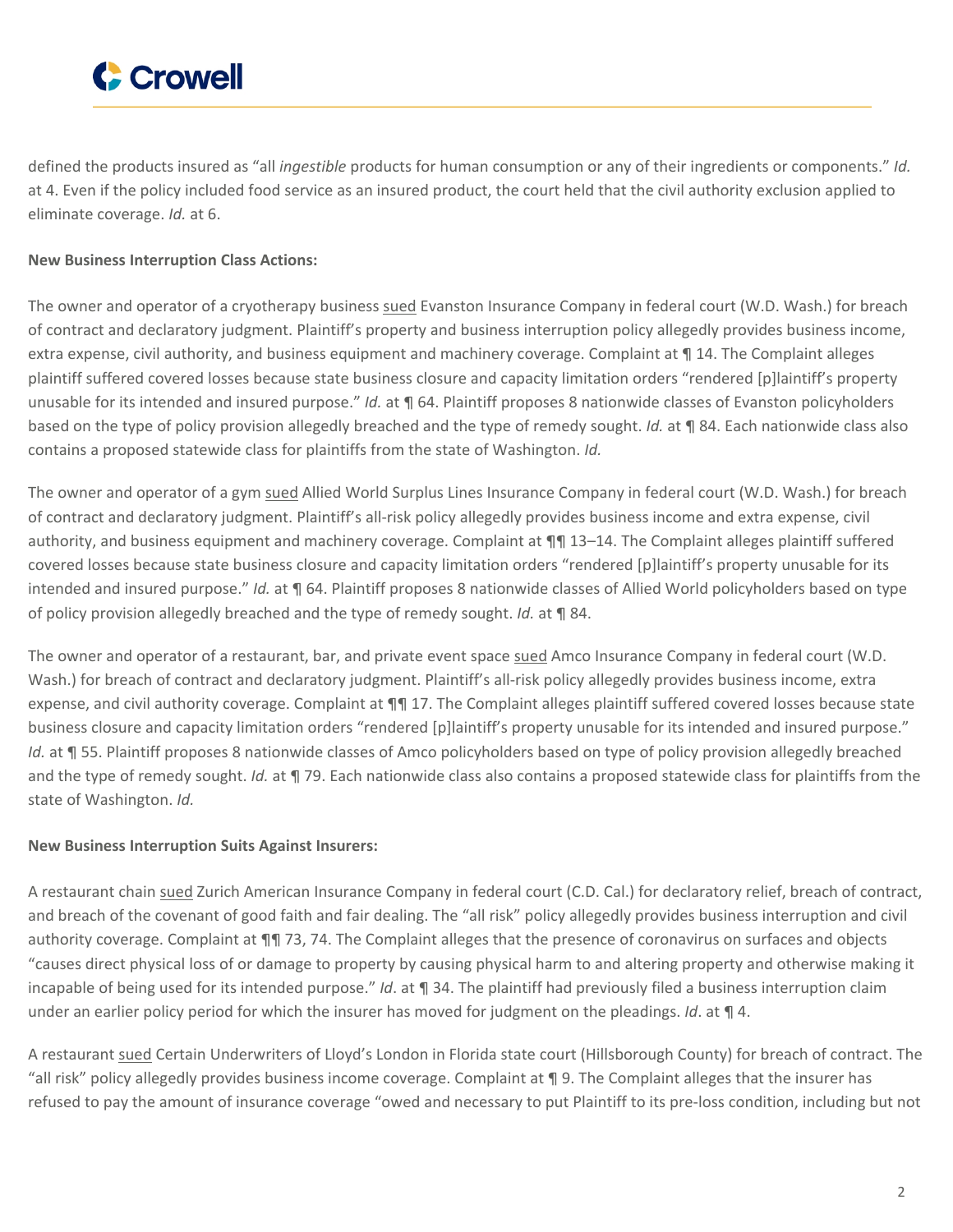

limited to the amount of business income lost as a result of the government mandated suspension of Plaintiff's business." *Id*. at ¶ 14.

A restaurant [sued](https://www.crowell.com/files/MSG-Corp-Complaint.PDF) American Property Insurance Company in Florida state court (Hillsborough County) for breach of contract. The "all risk" policy allegedly provides business income coverage. Complaint at ¶ 9. The Complaint alleges that the plaintiff's claim is covered because "[n]one of the terms, provisions, conditions or exclusions in the Policy applies to bar coverage" where "[g]overnment mandated suspension of a business, as a result of a global pandemic is not specifically excluded under the Policy." *Id*. at ¶ 18.

The owner of a hotel in Rome [sued](https://www.crowell.com/files/Q-Excelsior-Complaint.PDF) Zurich American Insurance Company in federal court (N.D. Ill.) for declaratory relief and breach of contract. The "all risk" policy allegedly provides business interruption, extra expense, civil authority, ingress/egress, decontamination cost, and cancellation of bookings coverage. Complaint at ¶ 5. The Complaint alleges that the presence of coronavirus at and surrounding the property "has caused and is continuing to cause physical loss of or damage to the insured property" and that the virus "compromises the physical integrity of the structures it permeates and poses an imminent risk of physical damage to all other structures." *Id*. at ¶¶ 32, 34. The insurer allegedly failed to respond to the plaintiff's claim for coverage. *Id*. at ¶¶ 72-74.

Providers of healthcare-related and ancillary services [sued](https://www.crowell.com/files/Watson-Woods-Complaint.PDF) Zurich American Insurance Company in federal court (N.D. Ill.) for declaratory relief, breach of contract, and bad faith. The "all risk" policies allegedly provide time element, contingent time element, extra expense, civil authority, and protection and preservation of property coverage. Complaint at ¶¶ 34, 36, 38, 39, 41. The Complaint alleges that the presence of coronavirus "causes a distinct, demonstrable, physical alteration to property, thus causing 'direct physical loss of or damage to property' as that phrase is used in the Policies." *Id*. at ¶ 69. The insurer is alleged to have made the deliberate decision not to include a virus exclusion in the policies despite the insurance industry having "long recognized that the presence of a virus on or around property can constitute direct physical loss of or damage to property." *Id*. at ¶ 55.

The owner and operator of indoor water park resorts [sued](https://www.crowell.com/files/Wild-Holdings-Complaint.PDF) Zurich American Insurance Company in Illinois state court (Cook County) for declaratory relief and breach of contract. The "all risk" policy allegedly provides time element, extra expense, leasehold interest, civil authority, contingent time element, protection and preservation of property, tenants prohibited access, and ingress/egress coverage. Complaint at  $\P\P$  12-21. The Complaint alleges that the plaintiff "incurred direct physical loss of and damage to its Insured Locations, because its resorts were closed as non-essential businesses and/or required to implement occupancy restrictions mandated by government orders." *Id*. at ¶ 50.

An orthopedic medical practice [sued](https://www.crowell.com/files/John-Kelly-Complaint.PDF) Amristar Insurance Company in Utah state court (Salt Lake County) for breach of contract and breach of the implied covenant of good faith and fair dealing. According to plaintiff, its business interruption policy covers property damage, damage to machinery and equipment, civil authority, and loss of off-premises utility services. Complaint at  $\P$ 16. The Complaint alleges Amristar initially denied coverage, subsequently reversed its coverage determination, delayed adjustment of plaintiff's claim, and then limited coverage to less than plaintiff's alleged losses. *See Id.* at ¶¶ 53, 58–70, 83–86.

A hotel management company and group of hotels [sued](https://www.crowell.com/files/Crescent-Hotels-Complaint.PDF) Zurich American Insurance Company and Interstate Fire & Casualty Company in Virginia state court (Fairfax County) for breach of contract, breach of the implied covenant of good faith and fair dealing, and declaratory judgment. Plaintiffs' all-risk policies allegedly cover, among other things, business interruption, extra expense, civil authority, "interruption by communicable disease," and contamination losses. Complaint at ¶¶ 63, 66–82. The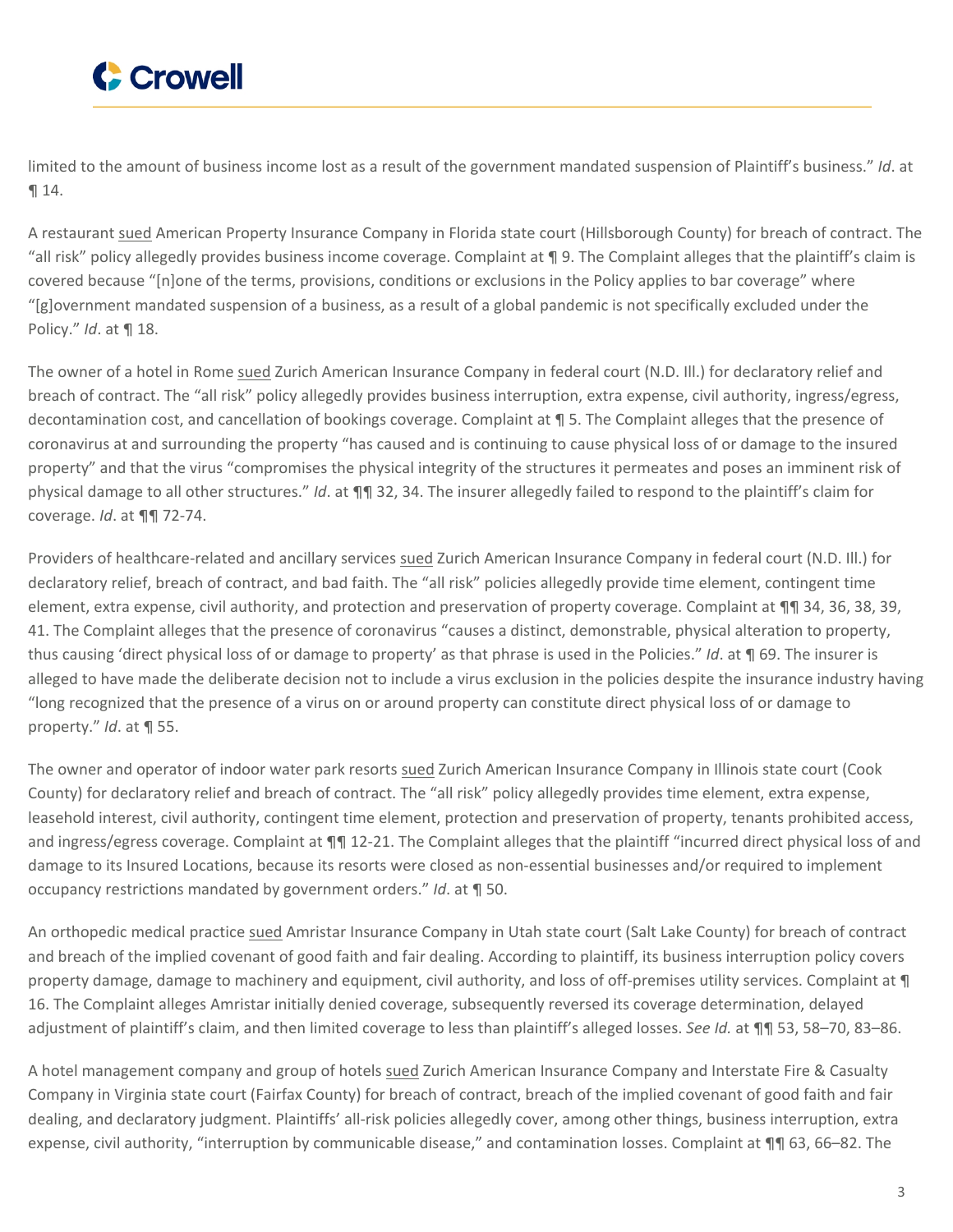

Complaint alleges defendants breached their insurance contracts and acted in bad faith by denying plaintiffs' COVID-19-related claims despite allegedly knowing that "the presence of hazardous substances constitutes property damages" and that plaintiffs would expect their policies to cover "losses associated with viruses." *Id.* at **¶**¶ 155, 157.

A group of hospital owners and operators [sued](https://www.crowell.com/files/Danville-Regional-Complaint.PDF) Zurich American Insurance Company in federal court (W.D. Va.) for breach of contract and declaratory judgment. The Complaint alleges that plaintiffs' property insurance policy contained additional coverages for interruptions by communicable diseases, biocontamination, and decontamination costs. Complaint at ¶ 36. According to plaintiffs, Zurich allegedly breached these additional coverage provisions by denying COVID-19-related biocontamination and decontamination cost claims while also effectively denying coverage under the communicable disease provision "by refusing to continue adjusting" plaintiffs' claims. *Id.* at ¶ 79.

A luxury New York City hotel [sued](https://www.crowell.com/files/Plaza-Athenee-Hotel-Co-Complaint.PDF) Continental Casualty Company in New York state court (New York County) for declaratory relief and breach of contract. The hotel alleges it was wrongfully denied coverage for its COVID-19 related losses because the presence of COVID-19-infected individuals on the premises made the property unsafe and created a direct physical loss. Complaint ¶ 94. Despite the policy containing a virus exclusion, the hotel alleges the pandemic itself was not excluded. *Id.* ¶ 148. According to the plaintiff, the insurer predetermined it would deny the claim. *Id.* ¶ 149.

The coffee chain, Peet's Coffee & Tea HoldCo. Inc., [sued](https://www.crowell.com/files/Peets-Coffee-and-Tea-Holdco-Complaint.PDF) North American Elite Insurance Company in New York State Court (Kings County) for its COVID-19 business related losses. The plaintiff sued for declaratory relief, breach of contract, breach of the covenant of good faith and fair dealing, and a violation of the New York Deceptive Practices Act. Under the "all risk" commercial property policy it bought, the plaintiff alleges the policy provides time element, civil authority, contingent time element, ingress/egress, attraction property, leasehold interest, interruption by communicable disease and communicable disease response, protection and preservation of property, and professional fees coverage. Complaint ¶¶ 141, 143, 145, 147, 149, 151, 155 164, 166. It also contains contamination and microorganism exclusions. *Id.* ¶¶ 171, 194. Because the plaintiff asserts that the claim was allegedly improper, it alleges that the handling of the claim constitutes bad faith. *Id.* ¶¶ 236–37.

For more information, please contact the professional(s) listed below, or your regular Crowell & Moring contact.

**Laura [Foggan](https://www.crowell.com/professionals/Laura-Foggan)** Partner – Washington, D.C. Phone: +1.202.624.2774 Email: [lfoggan@crowell.com](mailto:lfoggan@crowell.com)

**Rachel A. [Jankowski](https://www.crowell.com/professionals/Rachel-Jankowski)** Associate – Washington, D.C. Phone: +1.202.624.2647 Email: [rjankowski@crowell.com](mailto:rjankowski@crowell.com)

**[Samuel](https://www.crowell.com/professionals/Samuel-Ruddy) H. Ruddy** Associate – Washington, D.C. Phone: +1.202.624.2564 Email: [sruddy@crowell.com](mailto:sruddy@crowell.com)

**Adam J. [Singer](https://www.crowell.com/professionals/Adam-J-Singer)**